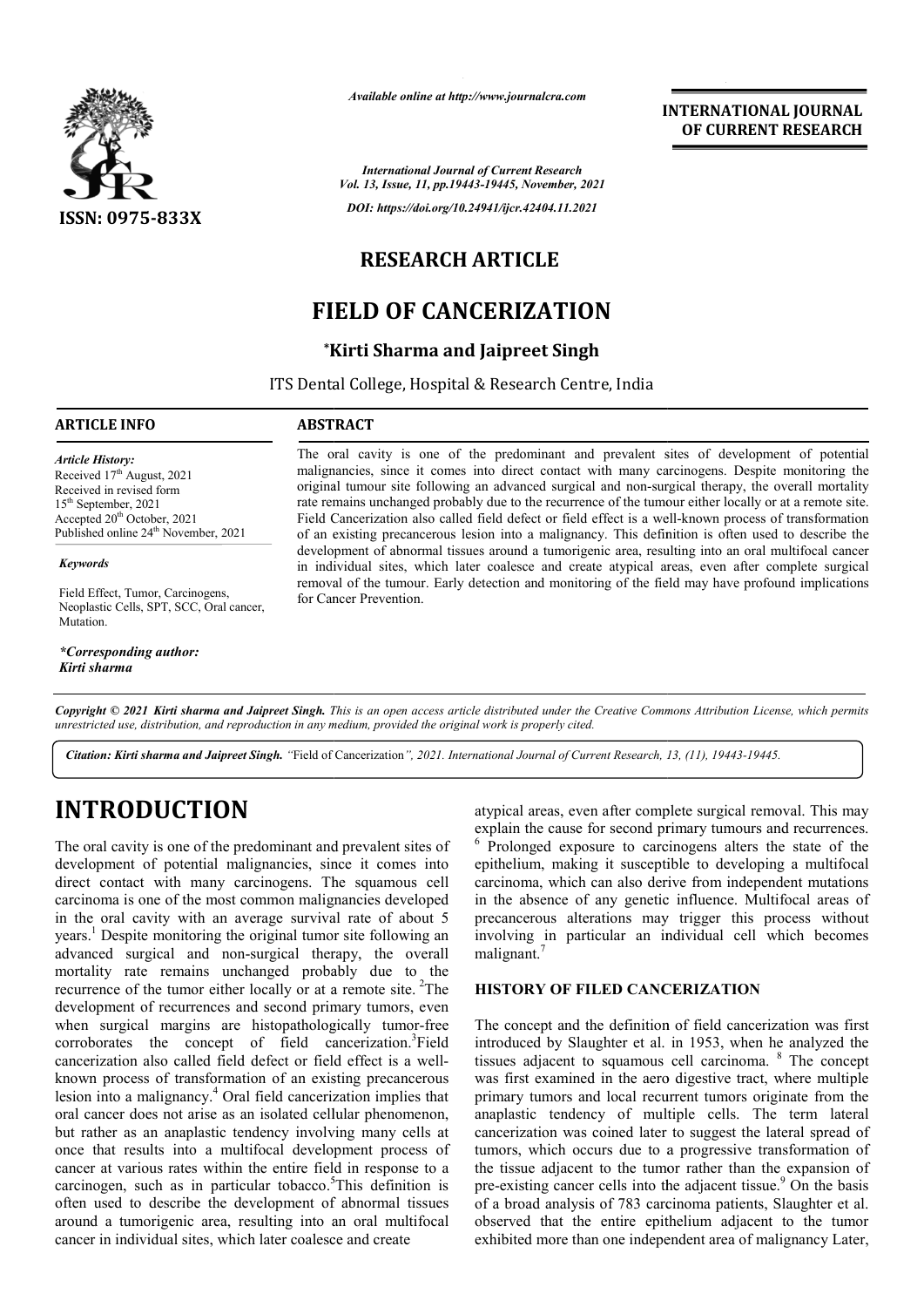the expression of field cancerization was adopted, as these findings suggested that the exposure to carcinogen-induced mucosal changes makes the adjacent area susceptible to multiple malignant foci. The concept of field cancerization was extended to other organs, including oropharynx, oesophagus, lungs, stomach, colon, cervix, anus, skin and bladder. <sup>10</sup> The oral cavity was proven to be most susceptible to this process, as it is exposed to a wide range of environmental carcinogens which affect the entire mucosa and result into the simultaneous occurrence of premalignant states. This led to various molecular analyses to investigate the genetic mutations and clonality to validate this carcinogenesis model.  $^{10}$  In particular these findings were reported in 1950's when the Watson and Crick model was first described. Later numerous molecular techniques provided unequivocal evidence supporting the concepts proposed by Slaughter et al.

**SECOND PRIMARY TUMOR:** Second primary tumours in patients with head and neck cancer. These patients have a high risk of developing other cancers simultaneously or subsequently. The incidence of multiple primary tumors in this population can be as high as 27%. Recurrences are the most common cause of treatment failure within the first 2 years of follow-up. After the third year the diagnosis of a second primary tumor becomes the most important cause of morbimortality in head and neck cancer patients, especially in those treated for cancers early diagnosed. Most second primary tumors occur in the upper aero digestive tract (40%-59%), lung (31%-37.5%), and oesophagus (9%-44%). Patients who develop second primary tumor have a significant reduction of survival expectancy.

#### **For SPT, most clinicians currently use the criteria given by Warren and Gates, 11which were published in 1932:**

- Each of the tumors must present a definite picture of malignancy,
- Each must be distinct, and
- The probability of one being a metastasis of the other must be excluded. <sup>11, 12</sup>

Histological examination will often find that the tumor is malignant, but with this method, it is difficult to prove whether lesions are distinct. To exclude the possibility of a local recurrence, most studies use a distance of at least 2 cm between the first tumor and the SPT.  $^{11, 13}$ . Another criterion for SPT, at the same or an anatomical adjacent sites, is that it should be classified by the time of recurrence. For a tumor to be considered a SPT, at least three years had to have elapsed between detection of the tumors. SPTs can be divided into two groups: synchronous SPTs, which develop simultaneously with or within six months after the index tumor, and metachronous SPTs, which develop > six months after the initial tumor. Most SPTs are metachronous and develop during follow-up of HNSCC patients after curative treatment of the first tumor.<sup>11,</sup> <sup>12</sup>. The term "SPT" was proposed to be allocated for the second tumor that has developed independently from the first tumor. When a second tumor arises from the same field in which a first tumor has developed, it was preferred to designate it as a "second field tumor" (SFT).<sup>14</sup>

#### **DISTANT LESIONS**

Distant Lesions High incidence of recurrence observed in patients with this disease is due to the distinctive ability of head and neck cancer cells to migrate and persist outside the



field of treatment. The phenomenon of field cancerization observed in head and neck tumors can be caused either by molecular events affecting several cells from different locations at the same time or by molecular events in a single clonal progenitor that is capable of widespread clonal expansion or lateral spread.<sup>15,16</sup>The process of local tumor spread has been associated with epithelial-mesenchymal transition, a conserved morphogenic process that involves loss of E-cadherin function that contributes to the migration of individual tumor cells.<sup>16-17</sup> Kristy A Warner et al. in their study demonstrated that CXC chemokines secreted by tumorassociated endothelial cells induce tumor cell invasion through CXCR2. Bcl-2 upregulation correlates with increased expression of CXCL1 and CXCL8 in endothelial cells. The results in the study position the neovascular endothelial cells as the source of a chemotactic gradient that will induce tumor cell movement away from its original niche.<sup>18</sup>

#### **FIELD CANCERIZATION AND ITS CLINICAL IMPLICATIONS IN THE MANAGEMENT OF POTENTIALLY MALIGNANT DISORDERS**

The current treatment protocols for potentially malignant disorders such as leukoplakia are centered on the removal of the morphologically altered area. This management strategy is based on the belief that oral cancers will occur on the morphologically altered area.<sup>19</sup> However, the current evidence shows that the adjacent clinically normal appearing mucosa also harbours genetic aberrations of early malignant transformation.<sup>20</sup> These fields of cancerization can extend from 4 mm to 7 cm. $^{21}$ Based on these newer insights, we would like to reinforce the following management strategies along with the conventional surgical removal of morphologically altered lesion.



 Counselling and reinforcement during follow-up visits regarding habit cessation. The continued exposure to tobacco carcinogens will induce more genetic mutations to the already existing precancerous fields<sup>22</sup>